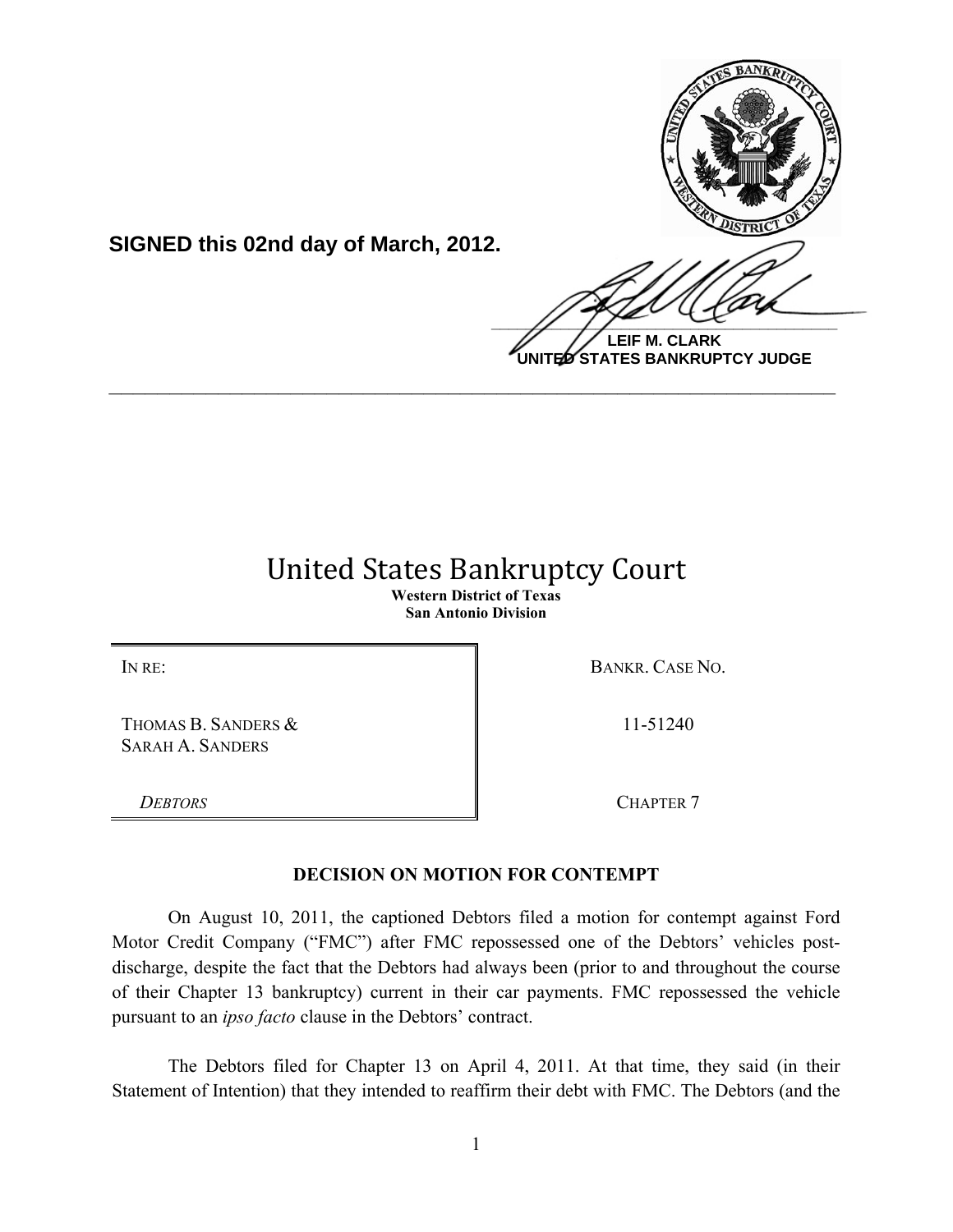Debtors' attorney) signed and filed a reaffirmation agreement with FMC on June 28, 2011. The court did not set the reaffirmation for a hearing, indicating that the court did not perceive that the agreement posed an undue hardship on the Debtors. The following day, June 29, 2011, the Debtors rescinded the reaffirmation agreement, as is their right under section 524(c). The Debtors received their discharge on July 20, 2011. On August 7, 2011, FMC repossessed the Debtors' vehicle—a 2006 Ford Expedition. The Debtors were not (and indeed never had been) behind on their car payments. For this, the Debtors seek to hold FMC in contempt. Essentially, the Debtors' position is that they should have been permitted to "pay and drive" post-discharge as long as they remained current on the debt.<sup>1</sup>

FMC responded to the Debtors' contempt motion by arguing that the Debtors' rescission of the reaffirmation agreement meant that the stay terminated with respect to the vehicle pursuant to sections 521(a)(2) and 362(h) of the Code, and that FMC was thus free to enforce the *ipso facto* clause of the Debtors' contract pursuant to section 521(d) and to repossess the vehicle.<sup>2</sup>

## *Discussion*

!!!!!!!!!!!!!!!!!!!!!!!!!!!!!!!!!!!!!!!!!!!!!!!!!!!!!!!!!!!

Section 521(a)(2) of the Code provides that the debtor shall:

(2) if an individual debtor's schedule of assets and liabilities includes debts which are secured by property of the estate--

<sup>&</sup>lt;sup>1</sup> Had the Debtors not filed a statement of intention and reaffirmation agreement pursuant to section 521(a)(2), they would not have been permitted to exercise this (non-statutory) "ride through" option. The Fifth Circuit rejected this option well prior to the enactment of the "mandatory reaffirmation" provision in BAPCPA. *See Johnson v. Sun Fin. Co. (In re Johnson)*, 89 F.3d 249, 252 (5th Cir. La. 1996) ("This court adopts the reasoning of the Eleventh Circuit in *Taylor*, and holds that the debtors are limited to the three options set forth in [section 521(a)(2)]."). Post-BAPCPA, courts have found that sections 521(a)(6) and 362(h), which were added by BAPCPA, "clearly eliminated the 'ride through' for personal property." *Habersham Bank v. Harris (In re Harris)*, 421 B.R. 597, 599 (Bankr. S.D. Ga. 2010). *See also Daimler Chrysler Fin. Servs. Am., LLC v. Jones (In re Jones)*, 591 F.3d 308, 311 (4th Cir. 2010) ("Sections  $521(a)(2)(C)$  and  $362(h)$  significantly alter the pre-BAPCPA analysis by explicitly requiring a debtor to indicate on the statement of intention an intent to either (1) redeem the property or (2) reaffirm the debt, in order to retain the property. If the debtor fails to so indicate, the stay terminates with respect to the property, and the property will no longer be part of the estate. Section 521(a)(6), added by BAPCPA, also evidences that the ride-through option has been eliminated.");

<sup>&</sup>lt;sup>2</sup> FMC also cites section 521(a)(6) as authority for FMC's repossession of the vehicle. Section 521(a)(6) provides that an individual Chapter 7 debtor may not "retain possession of personal property as to which a creditor has an *allowed claim for the purchase price*" unless the debtor complies with the remaining requirements of section 521. 11 U.S.C. § 521(a)(6). Here, FMC never filed a claim, and thus does not have an "allowed claim for the purchase price." Section 521(a)(6) does not apply here. *See, e.g., In re Miller*, 443 B.R. 54, 57 (Bankr. D. Del. 2011) ("Application of section  $521(a)(6)$  is predicated upon a creditor possessing an 'allowed claim for the purchase price secured in whole or in part by an interest' in the collateral. It is clear from the express language of section  $521(a)(6)$ that the applicability of section  $521(a)(6)$  requires a creditor to possess an 'allowed claim.' If Congress had intended section 521(a)(6) to apply to any legitimate purchase-money secured claim, even if no proof of claim is filed, it would not have used the phrase 'allowed claim,' but rather, simply 'claim.'"); *In re McMullen*, 443 B.R. 67, 74 (Bankr. E.D.N.C. 2010) (reaching same conclusion).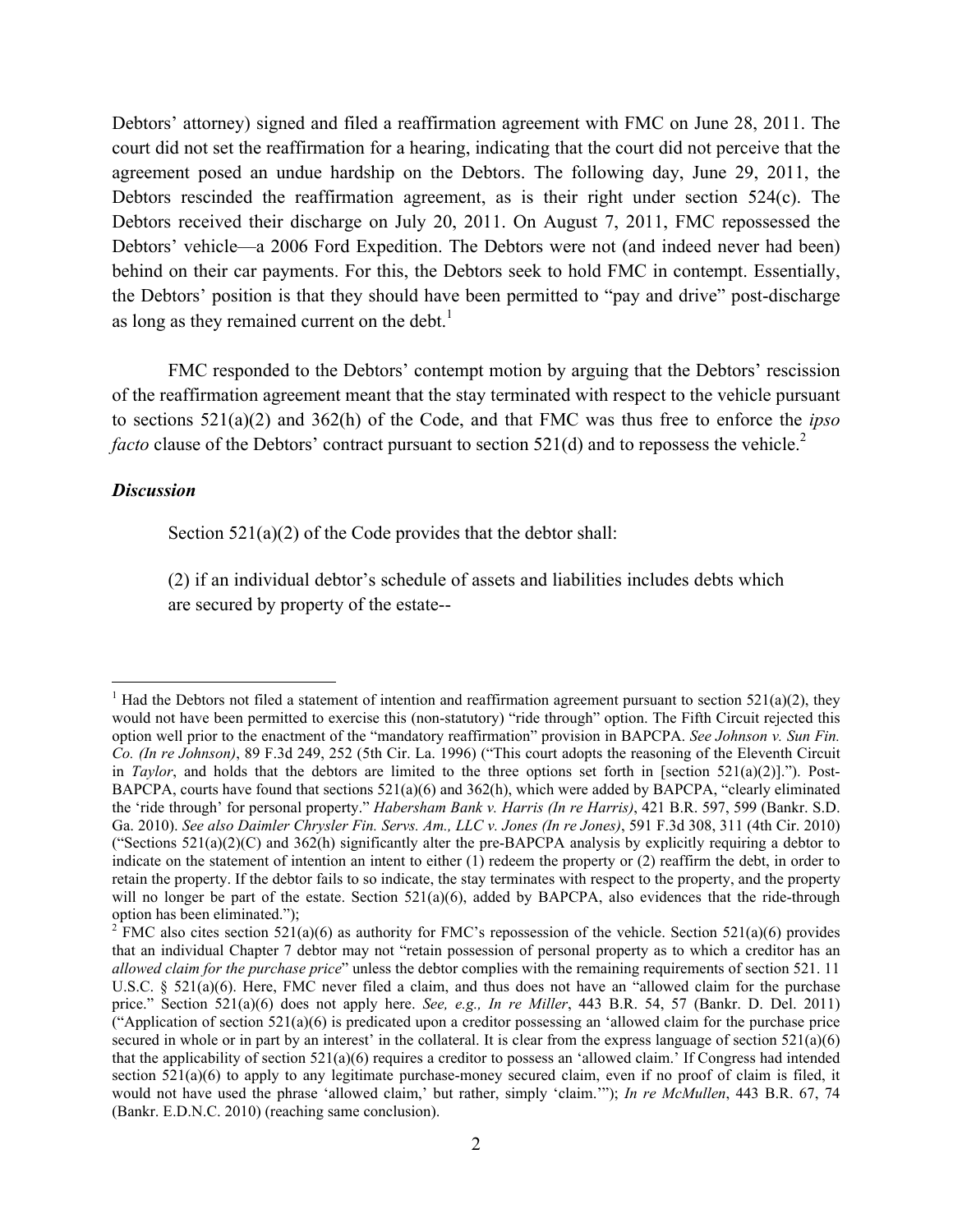(A) within thirty days after the date of the filing of a petition under chapter 7 of this title or on or before the date of the meeting of creditors, whichever is earlier, or within such additional time as the court, for cause, within such period fixes, file with the clerk a statement of his intention with respect to the retention or surrender of such property and, if applicable, specifying that such property is claimed as exempt, that the debtor intends to redeem such property, or that the debtor intends to reaffirm debts secured by such property; *and* 

(B) within 30 days after the first date set for the meeting of creditors under section 341(a) of this title or within such additional time as the court, for cause, within such 30-day period fixes, perform his intention with respect to such property, as specified by subparagraph (A) of this paragraph; *except that* nothing in subparagraphs (A) and (B) of this paragraph shall alter the debtor's or the trustee's rights with regard to such property under this title, except as provided in section 362(h) of this title[.]

11 U.S.C. § 521(a)(2). Thus, a Chapter 7 debtor must file a statement of intention with respect to debts secured by property of the estate, and then must perform that intention within the time period specified in section 521.

Section 362(h)(1) provides:

(1) In a case in which the debtor is an individual, the stay provided by subsection (a) is terminated with respect to personal property of the estate or of the debtor securing in whole or in part a claim, or subject to an unexpired lease, and such personal property shall no longer be property of the estate if the debtor fails within the applicable time set by section  $521(a)(2)$ --

(A) to file timely any statement of intention required under section  $521(a)(2)$  with respect to such personal property or to indicate in such statement that the debtor will either surrender such personal property or retain it and, if retaining such personal property, either redeem such personal property pursuant to section 722, enter into an agreement of the kind specified in section 524(c) applicable to the debt secured by such personal property, or assume such unexpired lease pursuant to section 365(p) if the trustee does not do so, as applicable; and

(B) to take timely the action specified in such statement, as it may be amended before expiration of the period for taking action, unless such statement specifies the debtor's intention to reaffirm such debt on the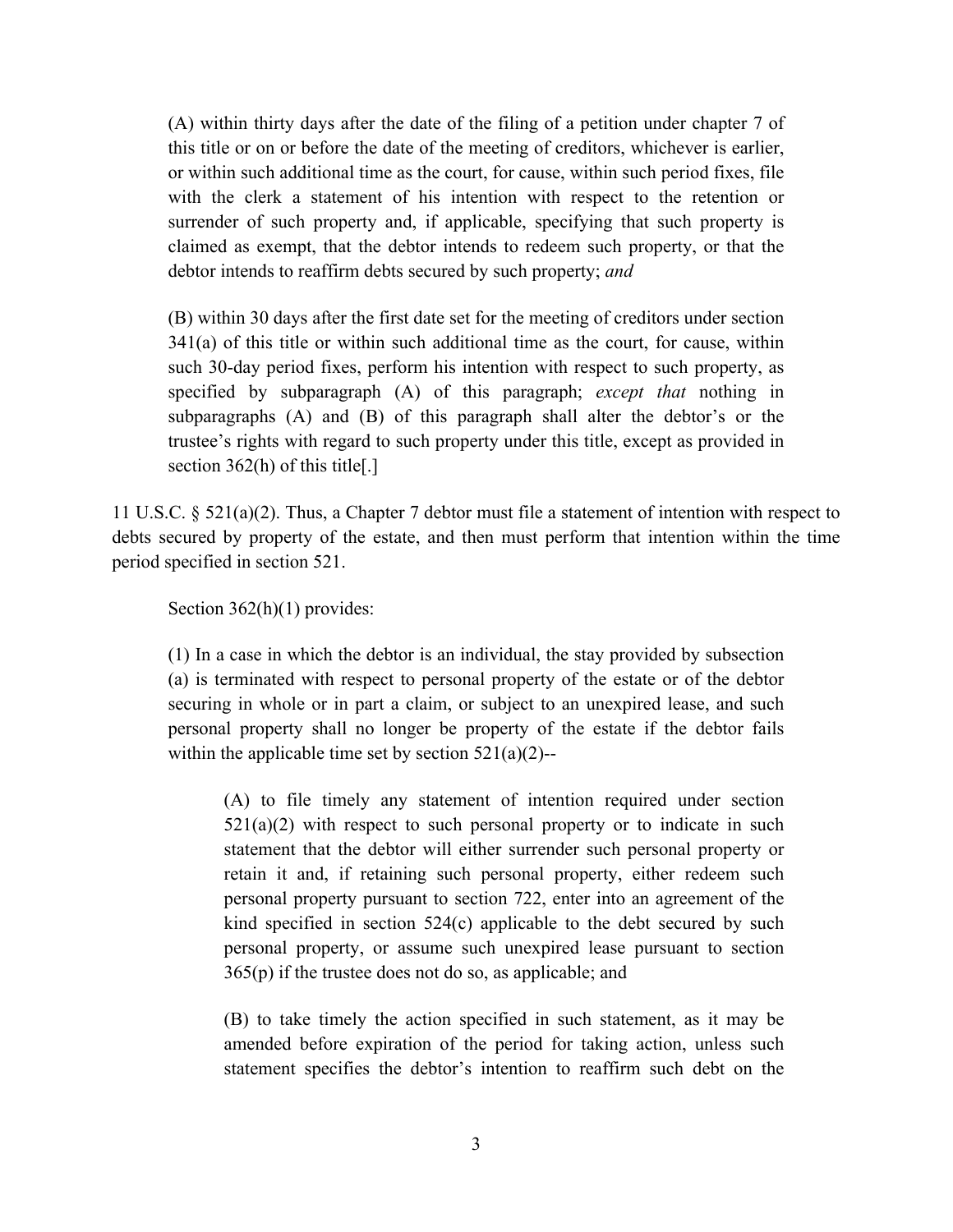original contract terms and the creditor refuses to agree to the reaffirmation on such terms.

11 U.S.C. § 362(h)(1). In short, "under 11 U.S.C. § 362(h), in order for the debtor to avoid relief from the stay and abandonment with respect to personal property without electing either to surrender or redeem such property, the debtor must: (i) timely file a statement of intention indicating an intent to reaffirm the debt; and (ii) timely take the action to reaffirm the debt (unless the debtor is willing, but the creditor refuses to agree to an agreement under the original contract terms)." *In re Perez*, 2010 Bankr. LEXIS 2229, at \*38-39 (Bankr. D.N.M. July 12, 2010).

Finally, section 521(d) provides:

If the debtor fails timely to take the action specified in subsection  $(a)(6)$  of this section, or in paragraphs (1) and (2) of section 362(h) of this title, with respect to property … as to which a creditor holds a security interest not otherwise voidable under section 522(f), 544, 545, 547, 548, or 549 of this title, nothing in this title shall prevent or limit the operation of a provision in the underlying lease or agreement which has the effect of placing the debtor in default under such lease or agreement by reason of the occurrence, pendency, or existence of a proceeding under this title or the insolvency of the debtor. Nothing in this subsection shall be deemed to justify limiting such a provision in any other circumstance.

11 U.S.C. § 521(d). "In other words, if a debtor fails to comply with whichever automatic-staytermination regime applies [section  $521(a)(6)$  or section  $362(a)$ ], the automatic stay is terminated, and any *ipso facto* clause in the contract and lien becomes enforceable. The creditor would then be able to seek relief against the debtor in state court under state law, including (1) seeking to repossess the encumbered personal property and (2) seeking to obtain a deficiency judgment against the debtor *in personam*." *Coastal Fed. Credit Union v. Hardiman*, 398 B.R. 161, 175-176 (E.D.N.C. 2008); *see also In re Ebbrecht*, 451 B.R. 241, 246 (Bankr. E.D.N.Y. 2011) (noting that "'[s]ection 521(d) provides that if a debtor fails to timely take the actions required by  $\S$  $521(a)(6)$  (regarding a debt secured by an allowed claim for the purchase price of personalty) or  $362(h)(1)$  or (2) (regarding inter alia, the debtor's requirement to file and perform a statement of intention pursuant to section 365(p) with respect to an unexpired lease of personal property) any limitations on ipso facto clauses under the Bankruptcy Code are not in effect.'") (citation omitted); *In re Perez*, 2010 Bankr. LEXIS 2229, at \*36-37 (Bankr. D.N.M. July 12, 2010) ("Under 11 U.S.C.  $\S$  521(d), if a debtor fails to take the action specified in 11 U.S.C.  $\S$  521(a)(6) or in 11 U.S.C. § 362(h), and the creditor holds a nonvoidable lien against the property, the creditor may enforce an ipso facto clause to the extent enforceable under nonbankruptcy law, and declare a default based on the debtor's insolvency or the commencement of debtor's bankruptcy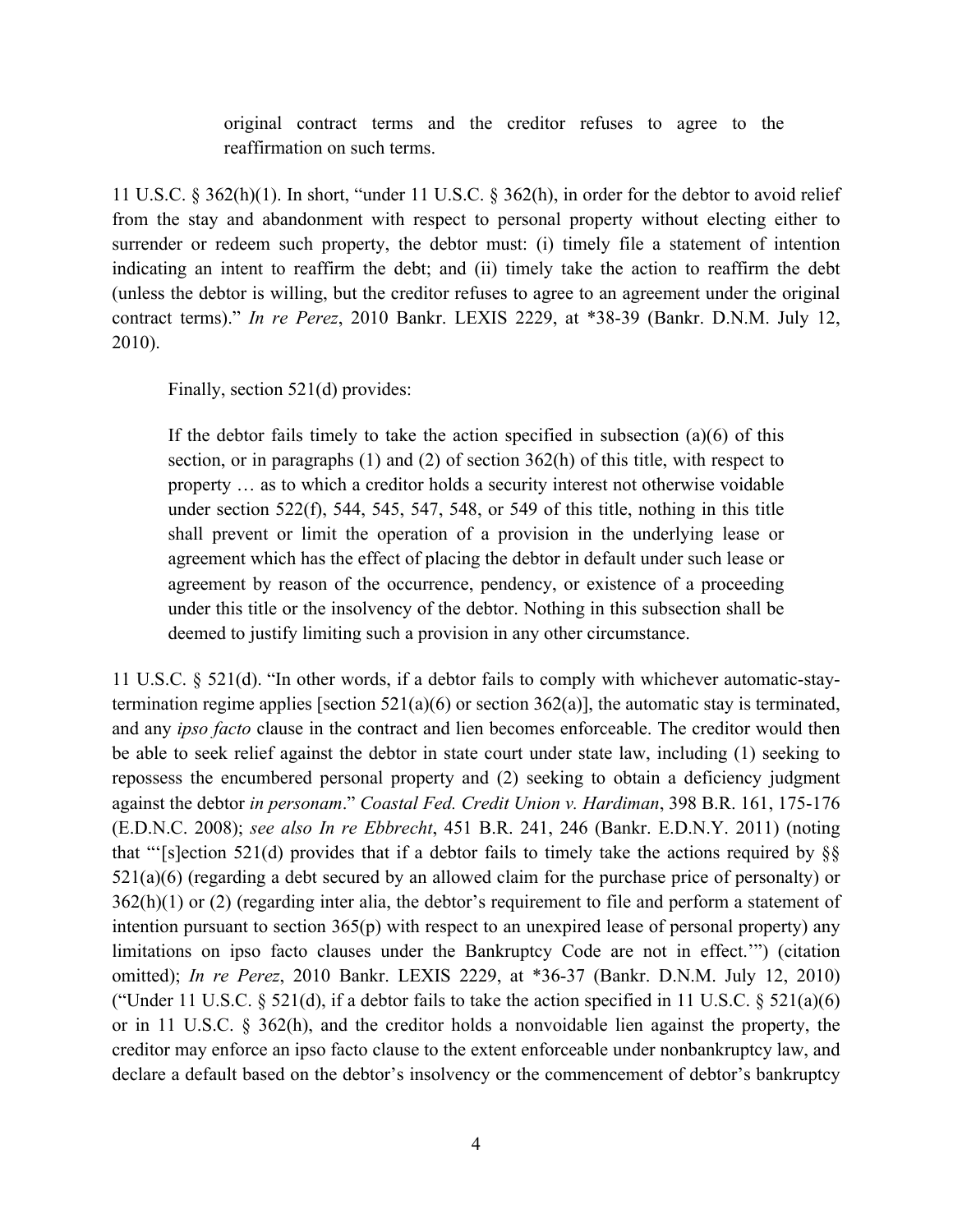case even if the loan is current, the vehicle is insured and the debtor is not otherwise in default.").

The bankruptcy court for the District of Oregon succinctly summarized the abovedescribed statutory sections as follows:

To summarize the changes made by BAPCPA, as applicable to the present situation: (1) A debtor must timely file a Statement of Intention and must indicate on that form whether the debtor will surrender the collateral or, if the intent is to maintain possession, to redeem the collateral or enter into a reaffirmation agreement; (2) if the intent is to redeem the collateral or enter into a reaffirmation agreement, the required action must occur within 45 days of the meeting of creditors under Code  $\S$  341(a). Failure to take the required actions causes the following to occur: (1) the automatic stay is terminated, (2) the property is no longer property of the estate, and (3) the creditor may take whatever actions respecting the property as are allowed under nonbankruptcy law, including the use of a contractual provision providing for default upon the filing of bankruptcy, commonly known as an ipso facto clause."

*In re Bower*, 2007 Bankr. LEXIS 2580, 5-6 (Bankr. D. Or. July 26, 2007). *See also In re Perez*, 2010 Bankr. LEXIS 2229, 23-24 (Bankr. D.N.M. July 12, 2010) ("Section 521(a)(2) specifies duties a debtor must satisfy if a debtor wishes to reaffirm a debt. Sections  $362(h)$  and  $521(a)(6)$ provide for stay relief in favor of the creditor if the debtor wishing to reaffirm a debt does not satisfy certain requirements specified in those sections. Section 521(d) provides that an ipso facto clause is enforceable if a debtor wishing to reaffirm a debt does not satisfy certain requirements under §§ 362(h) and  $521(a)(6)$ .").

The final section relevant to the issue presented here is section  $524(c)(4)$ . That section provides:

(c) An agreement between a holder of a claim and the debtor, the consideration for which, in whole or in part, is based on a debt that is dischargeable in a case under this title is enforceable only to any extent enforceable under applicable nonbankruptcy law, whether or not discharge of such debt is waived, only if—

\*\*\*

(4) the debtor has not rescinded such agreement at any time prior to discharge or within sixty days after such agreement is filed with the court, whichever occurs later, by giving notice of rescission to the holder of such claim[.]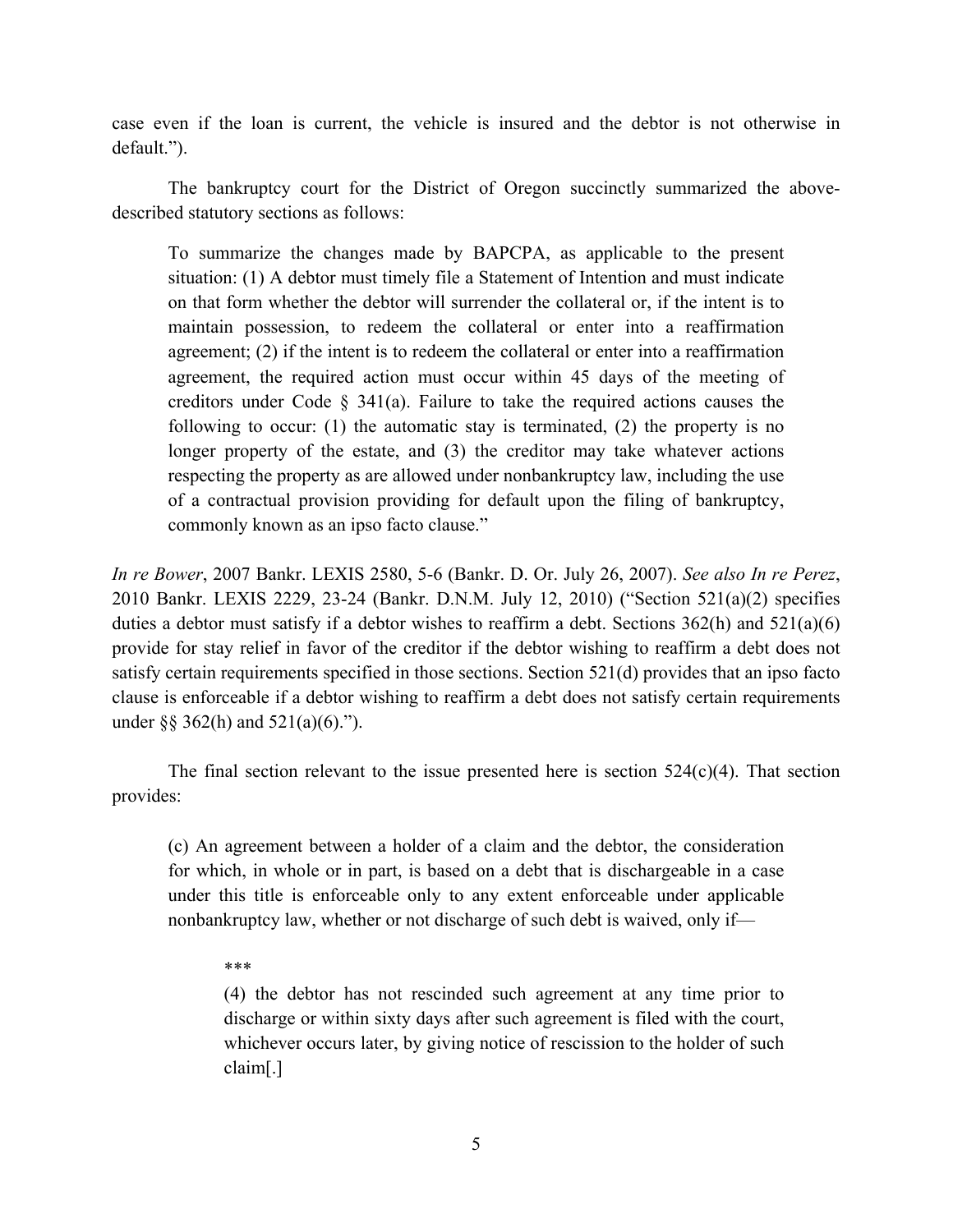11 U.S.C. § 524(c)(4). This section gives a debtor the right to rescind a reaffirmation either prior to discharge or within 60 days of filing the reaffirmation agreement, whichever is later.

The issue presented by the Debtors' motion for contempt is whether a debtor who rescinds a reaffirmation agreement within the time provided for rescission (and prior to discharge) may nonetheless benefit from the protections of the automatic stay pursuant to section 362(h) (and thereby prevent a creditor from enforcing an *ipso facto* clause) because the debtor technically complied with the statement of intention and performance requirements of section  $521(a)(2)$ .

The court has found no case law directly on point. However, for the reasons discussed below, the court finds that a plain reading of the relevant sections of the Code leads to the conclusion that FMC acted within its rights when it repossessed the Debtors' vehicle postdischarge pursuant to the *ipso facto* clause of the Debtors' contract.

The best way to read section  $524(c)$  together with section  $362(h)$  is that an "agreement of the kind specified in § 524(c)," *see* § 362(h)(1), is an agreement of the kind contemplated by section 362(h) only if none of the "unless" clauses of section 524(c) is triggered—i.e. the debtor has not rescinded the agreement. The argument thus goes that if the debtor rescinds, then no agreement of the kind specified in section 524(c) was entered into. *See Kupersmith v. Weitz*, No. 14-05-00167-CV, 2006 Tex. App. LEXIS 10136, at \*13-14 (Tex. App.—Houston [14th Dist] 2006, no writ.) (defining rescission as "a party's unilateral unmaking of a contract for legally sufficient reason…"); *Munoz v. Witt*, No. 10-07-00010-CV, 2008 Tex. App. LEXIS 7296, at \*3 (Tex. App.—Waco [10th Dis.] 2008, no writ.) ("[U]pon rescission of a contract, the parties are restored to their former position—the *status quo ante*."). If no agreement was entered into, then, under section 362(h), the stay terminates and section 521(d) applies. *See Dumont v. Ford Motor Credit Co. (In re Dumont)*, 383 B.R. 481, 489-90 (B.A.P. 9th Cir. 2008) (concluding that creditor who repossessed debtor's car post-discharge, despite debtor remaining current in her payments, had the right to do so pursuant to *ipso facto* clause because debtor had failed to indicate in her statement of intention an intent to either reaffirm or redeem).

A wrinkle arises here in that FMC did not act on its section 362(h) remedy pre-discharge. Rather, FMC waited until after the Debtors' discharge had been entered to repossess the vehicle. The Bankruptcy Code does not address anything other than the rights and remedies available to creditors *under the Code* in the event a reaffirmation agreement is not made (or, as the case may be, unmade). Section 362(h) thus only applies pre-discharge, while a bankruptcy case still exists. There is no automatic stay post-discharge. Section 362(h) is a bankruptcy-related remedy; it does not survive the bankruptcy. However, for so long as the debtor is still *in* bankruptcy (*i.e.*, for so long as the debtor has not received a discharge), the remedial section is operative. Thus, if the debtor reaffirms a car loan debt of the type under discussion here, but rescinds that agreement